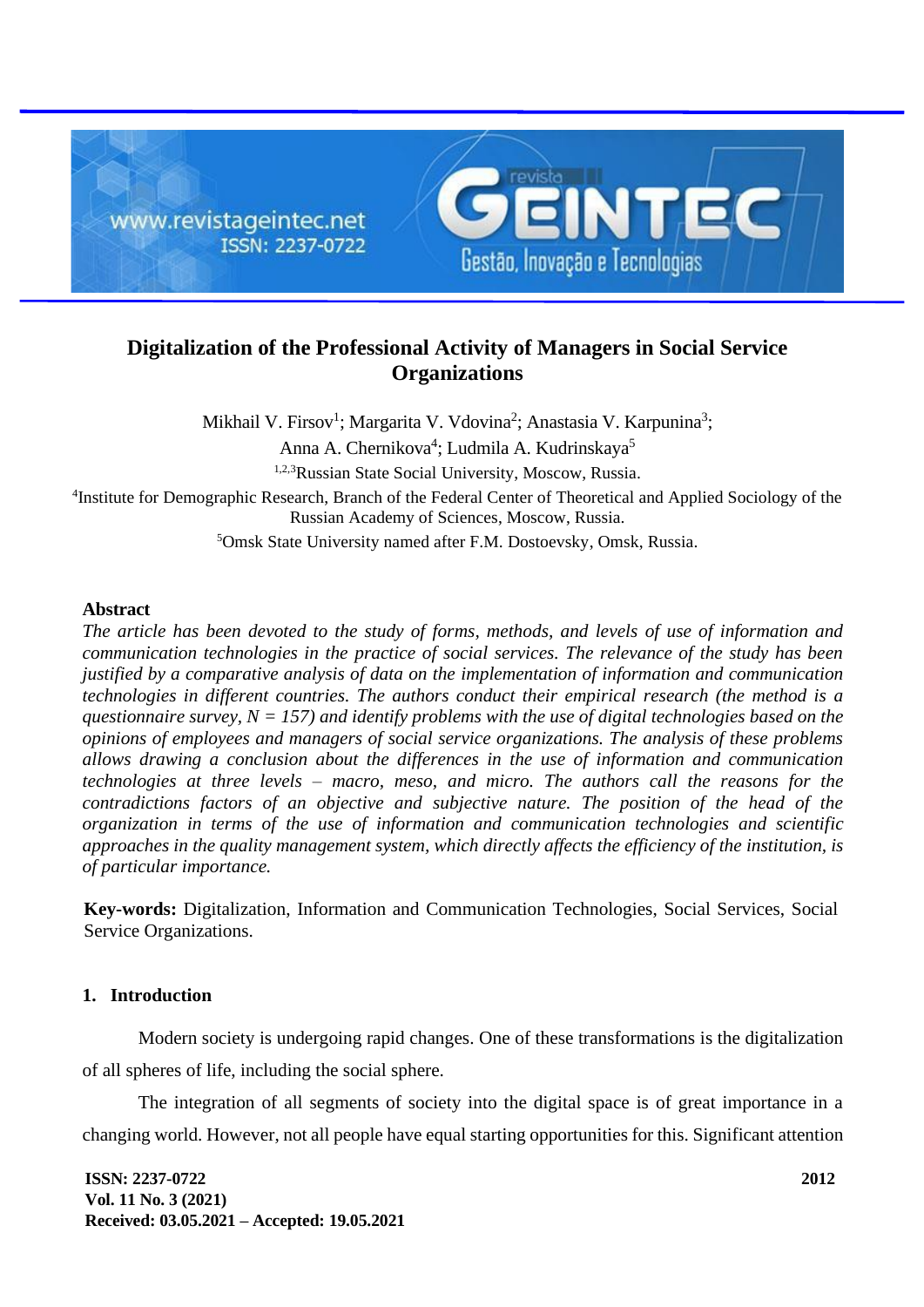should be paid to supporting socially vulnerable groups of the population. This is what social work is designed to do.

However, there is currently insufficient research on the extent to which and how managers of social service organizations use digital technologies in their professional activities, what problems hinder the digitalization of their activities, and what is necessary to strengthen and increase the existing digital potential of social service management.

The processes of globalization and digitalization changed the vectors of social work in the late twentieth and early twenty-first centuries. Modern humanity is increasingly entering the dimension of the global "Big Society" even though some of the countries are at the stage of an agricultural or industrial version of it, and others are approaching society 5.0, artificial intelligence, such as Japan, which has been living outside the digital society that the leading world powers are only approaching for a decade [1].

One of the indicators of the digital society is the use of information and communication technologies (ICT) in everyday life and professional activities.

Thus, according to research conducted in the United States in 2015, 84% of households had access to the Internet, and 68% of the adult population in this country had smartphones [2]. According to research presented by the Higher School of Economics, 75% of households had access to the Internet in the Russian Federation in 2016, people aged 15 to 72 years, and 45% of the adult population used smartphones to access the Internet [3].

Looking at usage in 2015, smartphones were represented in 66% of UK households and laptops in 65% [4].

However, the transition from the "consumption level" of information and communication technologies to solving global problems of introducing them into all spheres of economic life requires decisions and actions at the level of the ruling elites.

In December 2016, the President of the Russian Federation proposed to implement a large-scale systemic program in his Address to the Federal Assembly, for the development of the economy of a new technological generation – the digital economy. The Strategy for the Development of the Information Society in Russia for 2017-2030 was published [5].

According to the data of the Federal State Statistics Service (Rosstat), in 2018, the share of organizations providing social services and carrying out activities in the field of healthcare that used information and communication technologies was 97.1% in the field of personal computers, 78.9% of local computer networks, 95.5% of global information networks, and 75.0% of organizations that had their website.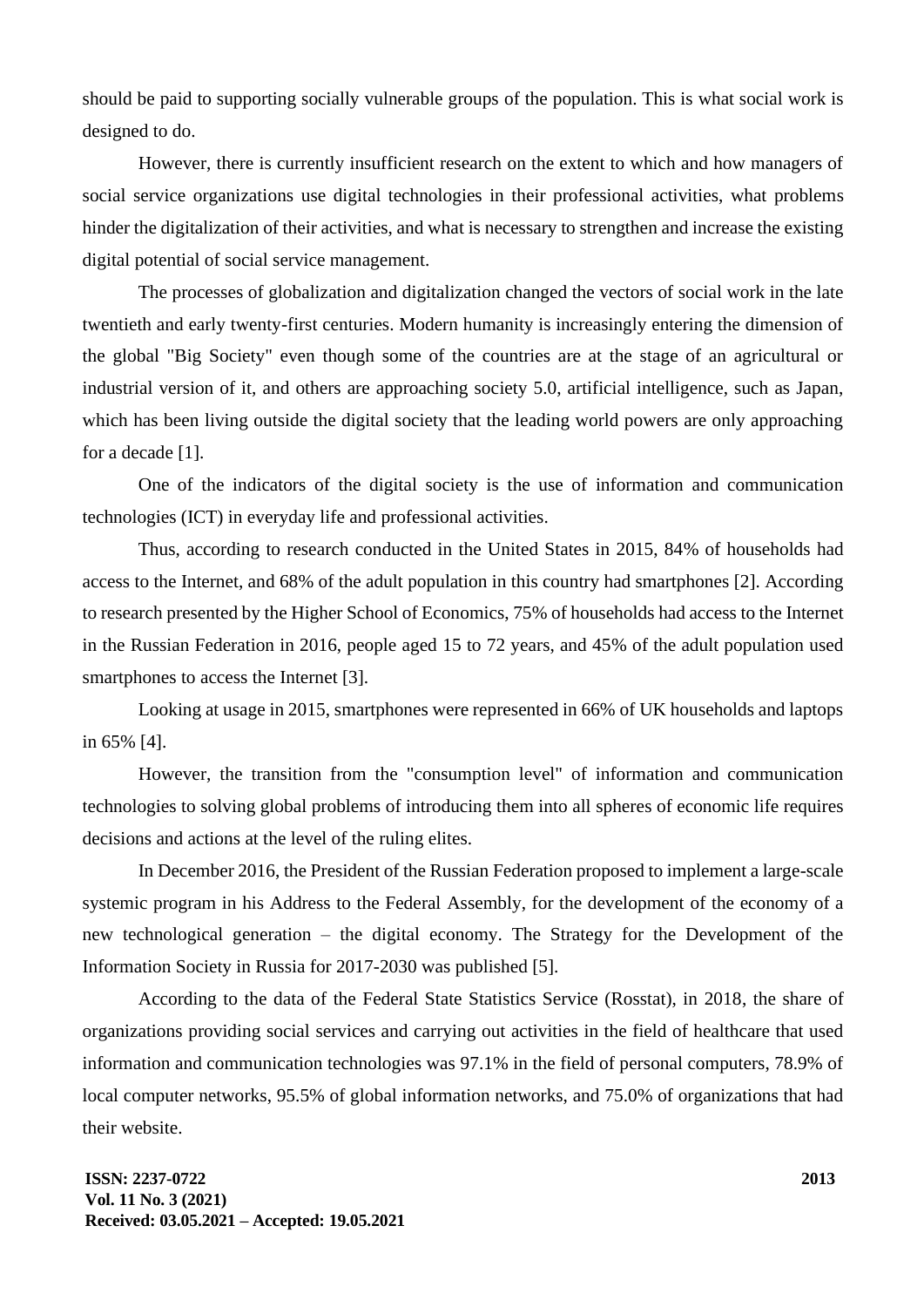Note that on average for all sectors of the national economy, similar indicators in the specified period, respectively, amounted to: 94.0%; 63.9%; 92.0%, and 50.9% [6].

However, the use of information technologies, especially in the field of social services, has its specifics.

On the one hand, information technologies should help social service institutions to integrate into the overall system of the market economy at all its levels, from the macro-level to the micro-level, from the state to the territorial, including the municipal system of assistance. At this level, not only the procurement system is carried out, document flow at all levels is implemented, but also interdepartmental interaction of social service organizations with other institutions that provide support to people in modern society is performed.

On the other hand, information technologies should improve the quality of management of the services themselves, carry out ongoing work on the exchange of information both within the organization and outside it, in the information space.

Finally, most importantly, information technologies should improve the management system of social services, their prompt and effective response to problems that arise in socially vulnerable groups of the population [7]. In this segment of the use of ICT, there is a lag not only in comparison with foreign countries in the field of social services but even with domestic industries, such as health and education.

From our point of view, the bottleneck in the modern practice of social work is here, which requires separate, both theoretical and applied research.

#### **2. Methods**

In 2020, we interviewed 157 employees of the social protection system in Moscow (130 respondents) and Volgograd (27 respondents) to study judgments about the digitalization of social work.

Heads of departments (21.7% of the total number of respondents), deputy directors of psychoneurological boarding schools (3.8%) took part in the survey along with other employees of social service organizations. That is, every fourth person we surveyed is a manager (about every fifth is a mid-level manager) in their social service organization. They are primarily designed to solve the problems of the digitalization of social services in the field.

We assume that our respondents could not remember or for other reasons could not name any technologies or tools that actually work in their institutions, or name them not exactly, group them incorrectly, etc. However, we will proceed from the fact that, first of all, they identified the most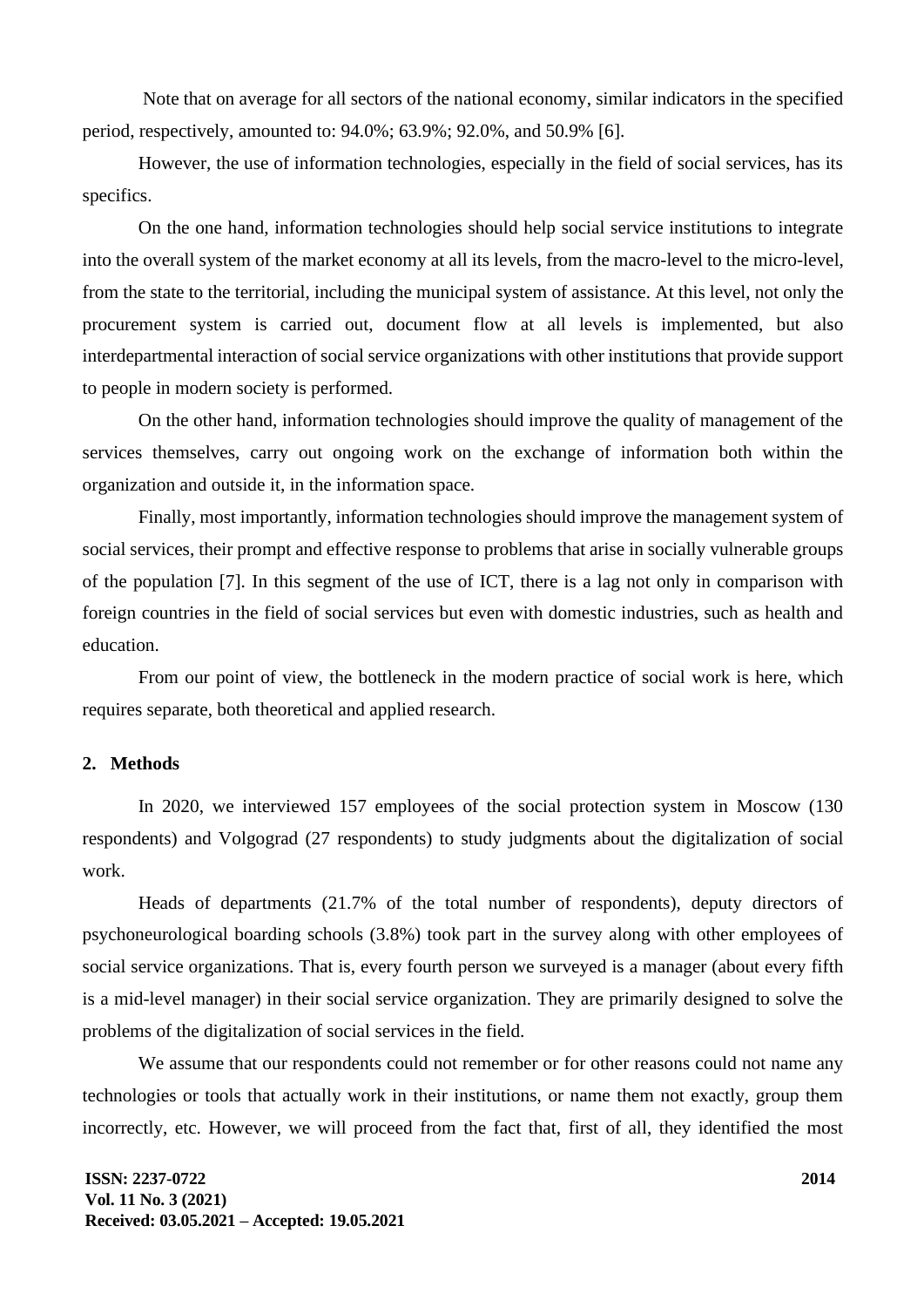significant elements of digitalization for them in their questionnaires, which they use in everyday practice. Therefore, we will try to summarize the positions that the respondents noted.

## **3. Results**

Thirty-two and a half percent of executives surveyed emphasize the importance of computerized customer databases. First of all, they call the register of recipients of social services (RRSS), which allows expanding information about customers, entering services and types of other assistance into the database, receiving information and sorting it according to specified criteria, reducing data processing time, making reports, working with numbers and tables.

Thirty percent of managers positively assess the programs of electronic interdepartmental interaction, which allow requesting and quickly obtaining the necessary documents about clients, checking the available information.

Every fourth manager surveyed notes the possibility of viewing educational films for service recipients using digital technology (for example, to master self-service skills, communication, healthy lifestyle), conducting virtual tourism, game therapy for clients, creating virtual clubs of interest. According to respondents, information from a digital medium for recipients of social services is more accessible, contributes to the formation and development of culture, updating knowledge about the surrounding reality, and the disclosure of creative potential.

Seventeen and a half percent note the convenience of smartphones for photographing the situation, transferring photocopies of documents, and negotiating with customers via video.

Fifteen percent of the surveyed managers point to the convenience of electronic document management (EDM) for the rapid and accurate possession of information. Twelve and a half percent write that due to the WhatsApp messenger, they can provide instant messaging and employment during the day (by the way, they immediately note that the almost round-the-clock flow of messages is pretty tiring). Ten percent attach a similar value to email, but it is devoid of this disadvantage.

Fifteen percent of the surveyed managers, whose subordinate social workers use a tablet in social services, positively assess its use: it makes it possible to geolocate the location of the employee, increases the speed of work, allows processing a large amount of information, makes communication available, the services performed themselves "flow" into the database, it is not necessary to keep and, accordingly, check the paper diaries of social workers, etc.

Digital tools are convenient because they allow moving away from paper media, handwritten documents. Seven and a half percent of the surveyed managers point to minimizing "manual work" (writing, counting, etc.), speeding up the process of providing services, and improving their quality.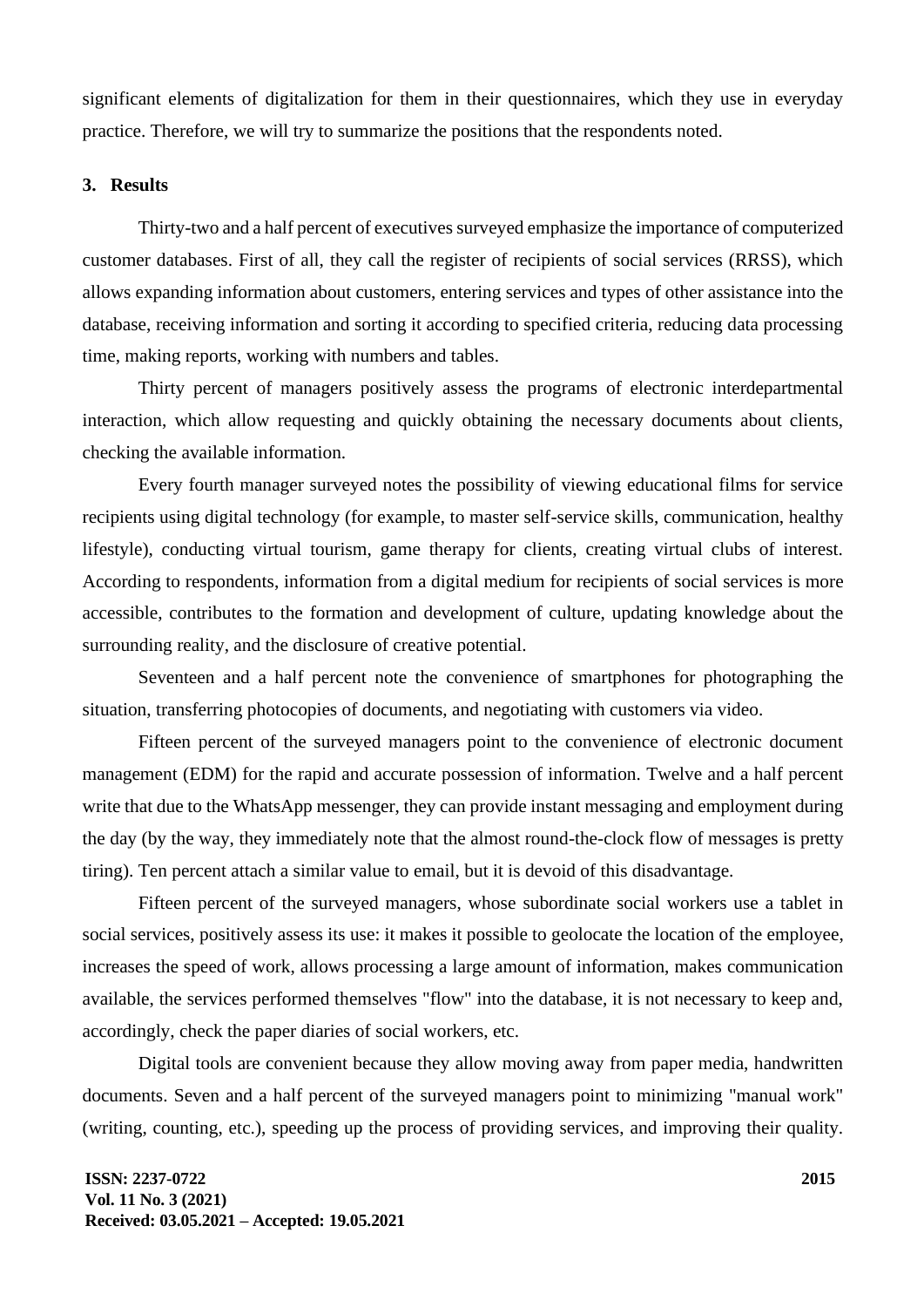This is partly why managers point to the convenience of using a scanner (10.0%), a printer (7.5%), a copier (5.0%). Five percent of managers note that with the help of a digital video camera, it is possible to shoot videos about the institution and post them on the Internet (for information openness of activities). Also, due to digitalization, the necessary information can be stored for a long time, the work of specialists is simplified, fewer employees are needed, more service recipients can be reached.

Five percent add that it is possible to search for methodological materials, expand social connections of clients, and provide social services through online communication with the help of digital.

The use of social networks, primarily Facebook, also contributes to the possession of official information. This is what 5.0% of the managers surveyed write in their questionnaires.

Seeing the undeniable advantages of digitalization of their daily professional activities, the interviewed managers note that they still face a certain amount of difficulties in its correct and effective application. This indicates the need to strengthen not only the material and technical base, but also to improve the skills of personnel.

What are the problems and limitations of using digital technologies and tools in everyday work that our respondents most often face? Consider the answers about the difficulties and limitations of digital technologies and tools as a percentage of the number of managers we interviewed.

Forty percent of our respondents point to unsatisfactory technical support; outdated equipment works slowly, and imperfect software crashes, "freezes", sometimes it is necessary to wait for a long time for a response via electronic communication channels, order documents several times. In addition, the electronic program does not always correctly calculate the amount of work performed; it is very difficult to make changes to it (for example, when changing a social worker). Therefore, a specialist is needed to connect equipment, configure programs, troubleshoot problems, constantly check for errors made by the "machine", etc., and such a specialist may not be in the organization or he/she is absent at this time (on sick leave, on vacation, etc.).

This is the origin of the problem that worries 10.0% of managers, namely: a large paper workflow is needed to duplicate information in case of technical failures and losses; there is unreliable storage of information in electronic form (such information can instantly disappear irrevocably; hackers can break into the system and steal information).

A significant disadvantage of digital technologies is also seen by every tenth manager in the inability to maintain constant communication, poor Internet quality.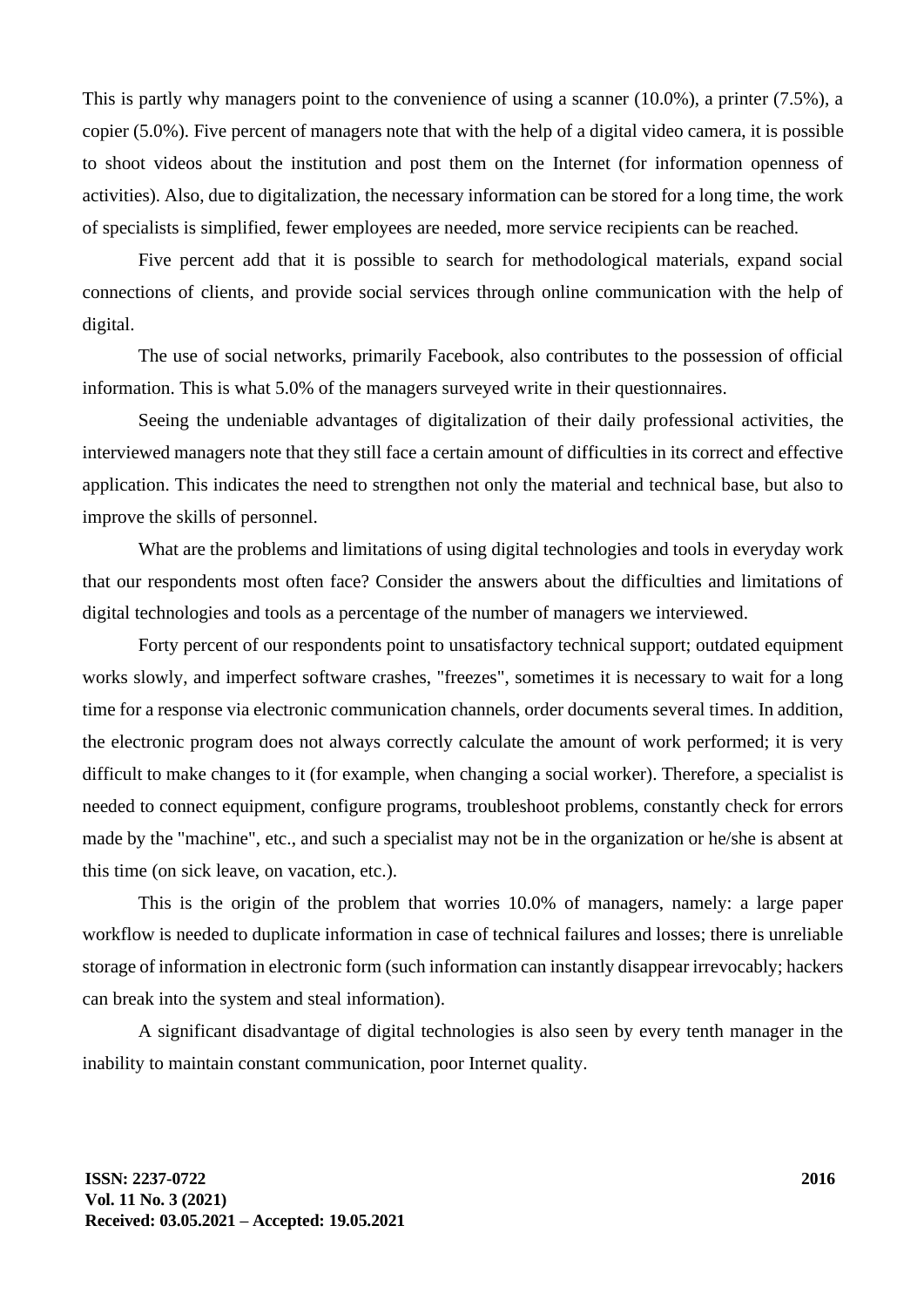The same number of respondents are not satisfied with the fact that not all employees have access to electronic programs, which is why it is impossible to correct erroneous information previously entered by someone.

Ten percent of the surveyed managers believe that digital activity is difficult for the elderly, disabled people, not all customers can master a computer, smartphone; equipment is purchased by recipients of social services, mainly at their own expense, which means that its condition and capabilities do not always meet modern requirements.

Seven and a half percent emphasize that the problem is the growing electronic document flow and the increased length of time spent at the computer, which affects, first of all, vision.

Seven and a half percent write in the questionnaires that the provision of remote services requires training of social workers in digital literacy because digitalization is hindered by the lack of special knowledge, skills, and abilities of subordinates.

The same number of managers point out that there are such important areas of work where the computer is powerless, for example, the development of an individual program for providing social services, which is necessary for the vast majority of clients and, accordingly, is one of the most common and key documents in social services.

#### **4. Discussion**

The contradiction between the effective use of information technologies at the macro level and their insufficient use at the meso- and micro-levels is due to objective and subjective factors. We will focus on the main aspects of this contradiction, reflecting on the problems in the context of the development of the foreign practice of social work [8].

The first group of reasons that objectively affect the "technological gap" in the use of ICT in practice is related to the historical conditions of the institutionalization of social work.

The emergence of the profession of social work in the Russian Federation in modern times was due to the socio-historical reasons for its formation in the 1990s. By this time, European and American social services had passed a certain stage of both their theoretical and practical development, including the use of ICTs in the daily practice of social work.

The first works justifying the need to use computers in the practice of social work appear, for example, in the United States in the 1980s. They gave meaning to the need to use ICTs exclusively as tools that help the social worker store information and organize activities in the institution. Solving the problems of a person in a difficult life situation was technologically impossible, because, according to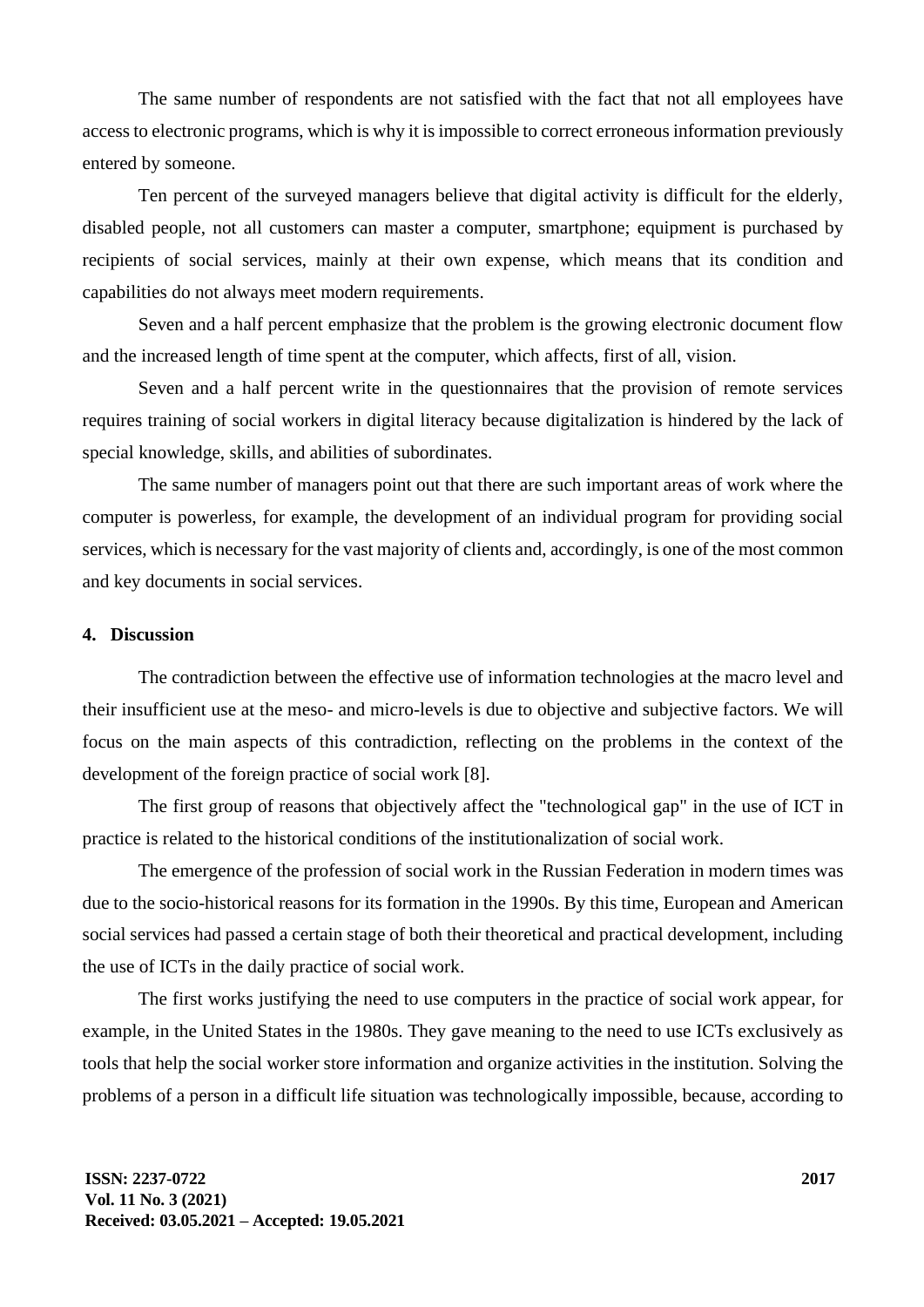professionals, the client's problems "cannot be solved remotely" [9], and it is permissible to solve only directly "face-to-face".

However, by the end of the twentieth century, as studies show, there were already 250 private e-therapy sites in the USA, and in the early 2000s, from 5,000 to 25,000 messages were sent to service recipients daily in the course of online consultations [10]. This was made possible not only by the technical capabilities of ICT but also by the programs that allowed interacting with the client in various modes.

Reflecting on the use of ICTs in foreign practice, it should be noted that they have made it possible to change the technologies of customer assistance. However, at the first stage of their application, they were mostly aimed not at the client, but at the organization of the professional's working space, which coincides, as our survey showed, with the practice of using ICT in social work in modern domestic conditions.

The parameters of using ICTs to directly solve customer problems, and not just organizational tasks, were used by US social workers for a total of fifteen years, from the moment of their use in practice. It is possible that Russian specialists, taking into account information literacy and other technological equipment, will need less time to reduce the "digital divide" in this area.

The second group of reasons is related to the structure and system of personnel management in social protection institutions. The problem of managerial personnel, especially middle-level ones, is quite acute in the current Russian system of social protection of the population. Since the basic knowledge gained, for example, in the "State and municipal administration" direction does not allow fully navigating the issues of management and organization of social work, especially the introduction of ICT technologies into the daily practice of direct work with clients.

This is not facilitated by the professional standard "Specialist in Social Work", which sets requirements for a middle-level manager at the level of the user of the main methods and means of obtaining, storing, processing information, skills of working with a computer as a means of information management, including on the Internet [11].

The situation with the training of managerial personnel in other segments of the social sphere is more defined. For example, the head of an institution in health care, in addition to medical education, must have a specialist certificate in the direction of "Health Organization and public health", or special training in management in health care [12].

This situation, which has developed in the system of personnel training in the Russian Federation, does not contribute to the promotion of ICT in social service organizations.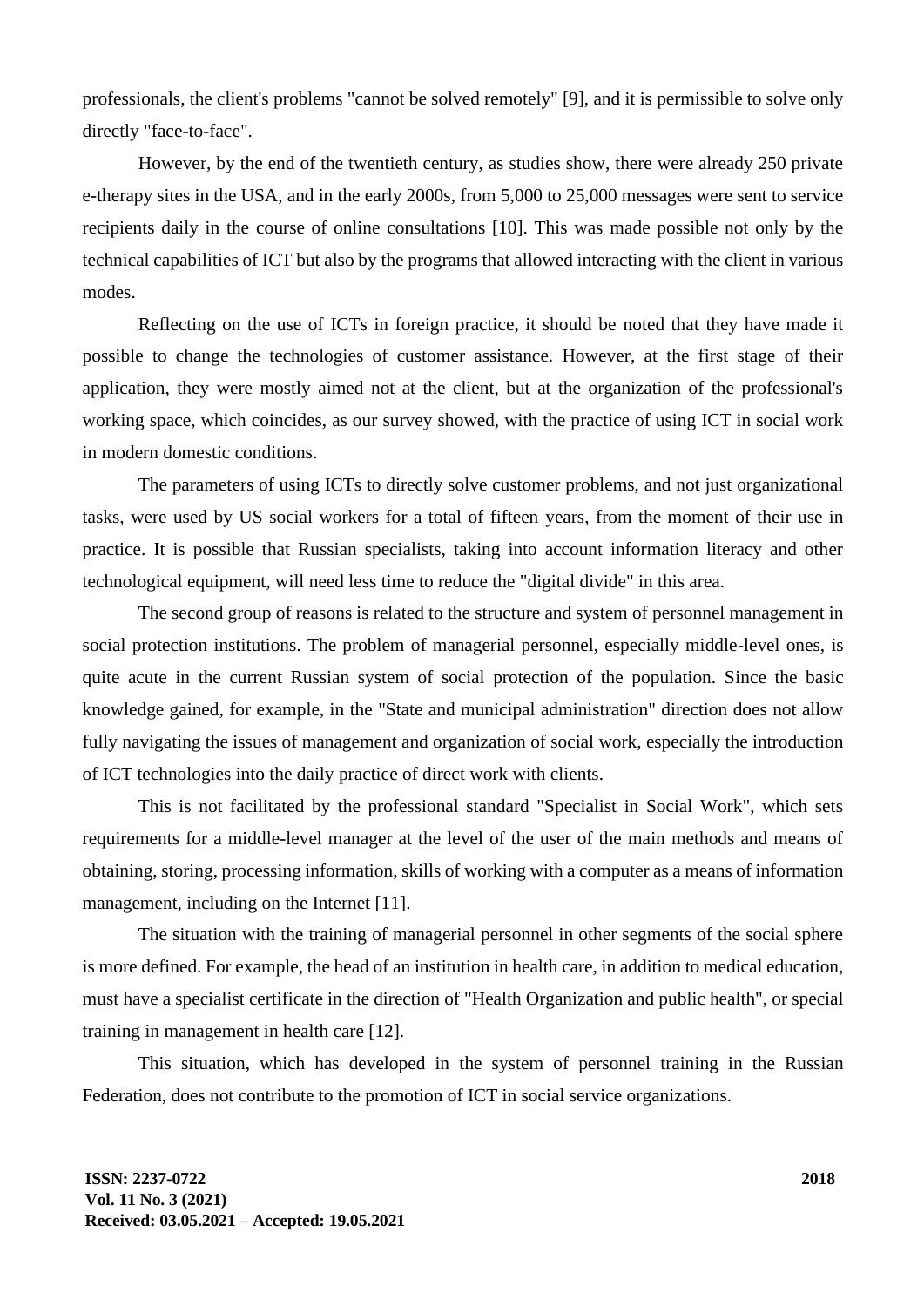A fundamentally different situation is observed abroad in the field of management of social security institutions and the promotion of information technologies in practice.

Firstly, middle-level specialists have managerial training that is directly focused on the social work segment, where ICT is given special attention.

A study of 361 field social work managers in Service Centers in three states (New York, Connecticut, and New Jersey) conducted by American specialists found that 90% of managers had a master's degree in social work, 1% an MBA (Master of Business Administration), 4% other master's degrees, 4% of managers had a PhDs degree, and only 1% of all managers had a bachelor's degree [13].

The high level of managerial education made it possible to introduce information methods of management and research in social work both at the level of the organization and at the level of management of the microsocial environment.

Thus, according to these studies, 99% and 83% of managers used e-mail and text message transmission (SMS) in a professional context, respectively, 70% of respondents used online surveys, 68% used electronic records management, 57% used cloud computing/file sharing, 54% used video conferencing, 52% used case management software, and 51% used social media [13]. As we can see, most managers used ICT resources to improve the efficiency of management processes.

According to American researchers, the decline in ICT was observed in such areas as online petitions (47%) and data management (44%), online voting (34%), fundraising (31%), and geographic information systems/mapping (26%) [13].

Secondly, training in the field of management allows managers of social institutions to implement information technologies in working with clients through the tools of administrative supervision.

Thus, for therapeutic areas of activity, American respondents said that ICTs are being implemented in such activities as mobile therapy  $-12\%$ , teletherapy  $-18\%$ , mobile game therapy  $-$ 11%, avatar therapy – 11%, online recruitment of volunteers – 21%, mental health therapy – 18% [13].

If we compare with the results of our survey, only 10.0% of the managers participating in the survey use e-mail, including corporate e-mail, 32.5% use the ASGUF interdepartmental data exchange program, 15.0% use electronic document management, and 2.5% use the websites of organizations.

#### **5. Conclusion**

Thus, the problems of digitalization of the professional activities of the heads of Russian social service organizations are caused by the insufficient material and technical base and the difficulties of its continuous qualified support; insufficient digital competence of employees, who do not always have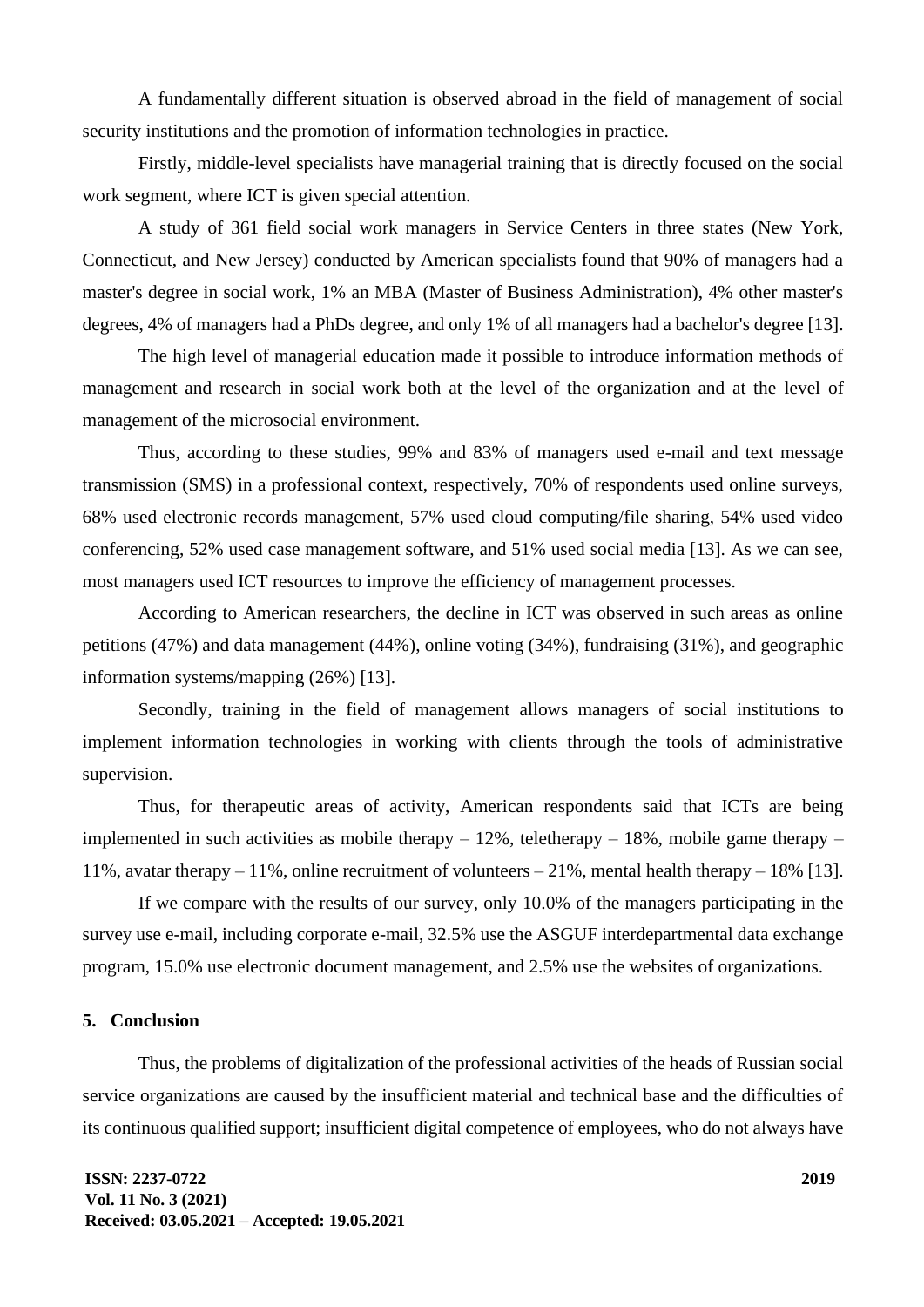the appropriate professional training; the need to restructure the organization of work taking into account the user skills of employees and the specifics of computer literacy and clientele security.

Unfortunately, it can be stated that ICTs are not yet fully applied in the management of the organization, and such tools for research on population problems in the subordinate territories, such as online surveys, are not introduced into the daily practice of institutions, which indicates that the approaches of scientifically based practice are not yet among the priorities of the management of heads of departments.

Managers use digital tools and programs to improve their skills and the skills of subordinates, as well as the digital awareness of the entrusted recipients of social services, to help them solve several problems (access to social networks, electronic communication with family and friends, virtual travel [14], self-service skills training, etc.). However, these techniques can not be called unambiguously leading in the use of digital technologies of social work management.

The solution of these problems involves a complex of efforts both on the part of senior personnel and from the point of view of regulatory and legal improvement of professional processes in the field of social services. The results of the survey of management personnel provide grounds for improving skills in the field of digital literacy and safety; occupational safety and health in the context of digitalization; mastering the skills of teaching digital activities to clients, taking into account their physical and mental capabilities and limitations.

## **References**

From Industry 4.0 to Society 5.0: the big societal transformation plan of Japan. [i-scoop.eu›](https://www.i-scoop.eu/)[industry-4-](https://www.i-scoop.eu/industry-4-0/society-5-0/) [0/society-5-0/](https://www.i-scoop.eu/industry-4-0/society-5-0/)

Anderson, M. (2015, October 29). Technology device ownership: 2015. Pew Science Research Center. <http://www.pewinternet.org/2015/10/29/technology-device-ownership-2015/> (reference date May 21, 2021)

Digital Economy: A Concise Statistical Compilation / G. I. Abdrakhmanova, L. M. Gokhberg, A. V. Demyanova et al.; the National Research University Higher School of Economics. – M.: NRU HSE, 201 p. 17

J. E. Simpson Staying in Touch in the Digital Era: New Social Work Practice. Journal Of Technology In Human Services 2017, Vol. 35, No. 1, Р.86

Development strategy of the information society in the Russian Federation for 2017 - 2030: approved by the Decree of the President of the Russian Federation of May 9, 2017 No. 203 // Garant.ru: information and legal portal.<https://www.garant.ru/products/ipo/prime/doc/71570570/>

Information Society // Federal State Statistics Service: official website. URL: <https://www.gks.ru/folder/14478> (reference date May 21, 2021).